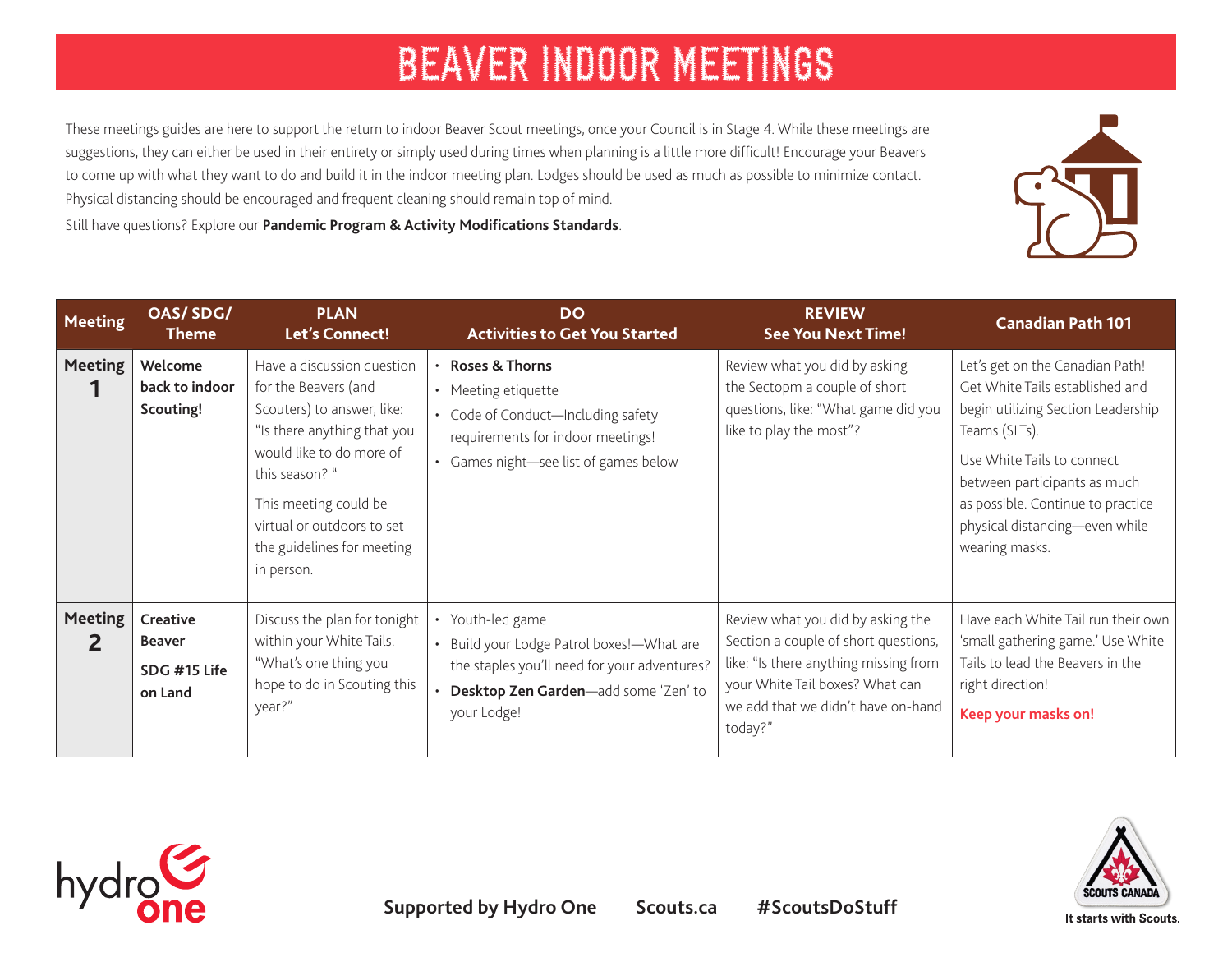| <b>Meeting</b>      | <b>OAS/SDG/</b><br><b>Theme</b>                                                                                              | <b>PLAN</b><br>Let's Connect!                                                                                                                                     | <b>DO</b><br><b>Activities to Get You Started</b>                                                                                                                      | <b>REVIEW</b><br><b>See You Next Time!</b>                                                                                                                                                                                                                                       | <b>Canadian Path 101</b>                                                                                                      |
|---------------------|------------------------------------------------------------------------------------------------------------------------------|-------------------------------------------------------------------------------------------------------------------------------------------------------------------|------------------------------------------------------------------------------------------------------------------------------------------------------------------------|----------------------------------------------------------------------------------------------------------------------------------------------------------------------------------------------------------------------------------------------------------------------------------|-------------------------------------------------------------------------------------------------------------------------------|
| <b>Meeting</b><br>З | Creative<br><b>Beaver</b><br><b>Science Beaver</b><br><b>SDG #9-</b><br>Industry,<br>Innovation and<br><b>Infrastructure</b> | Discuss the plan for tonight<br>-break into White Tails!<br>"What's new in STEM?<br>What does STEM stand for,<br>and what activities could<br>you do to explore?" | • Youth-led game<br><b>Build Your Own Rollercoaster</b><br>• Take a picture of your creations and put<br>yourself on the interactive Scouts for<br>Sustainability map! | Review what you did by asking the<br>Section a couple of short questions,<br>like: "If you could invent anything in<br>the world, what would it be? Why?"                                                                                                                        | White Tail Council to meet and<br>discuss ideas for their Lodges to<br>help plan in upcoming meetings.<br>Keep your masks on! |
| <b>Meeting</b><br>4 | Olympic<br><b>Beaver</b><br>SDG #3 Good<br>Health and<br><b>Well Being</b>                                                   | Discuss the plan for tonight<br>-White Tail leaders lead<br>the discussions.<br>"What is your favourite<br>sport?"                                                | Youth-led game<br><b>Build Your Own Triathlon</b><br>Take a picture of your creations and put<br>yourself on the interactive Scouts for<br>Sustainability map!         | Review what you did by asking the<br>Section a couple of short questions,<br>like: "Did your favourite sport<br>change when you built your own<br>triathlon"?<br>Use the Personal Achievement<br><b>Badge portal</b> to find some activities<br>to keep building on your skills! | White Tails to help lead activities.<br>Use the Beavers' ideas to build the<br>next month's activities.                       |

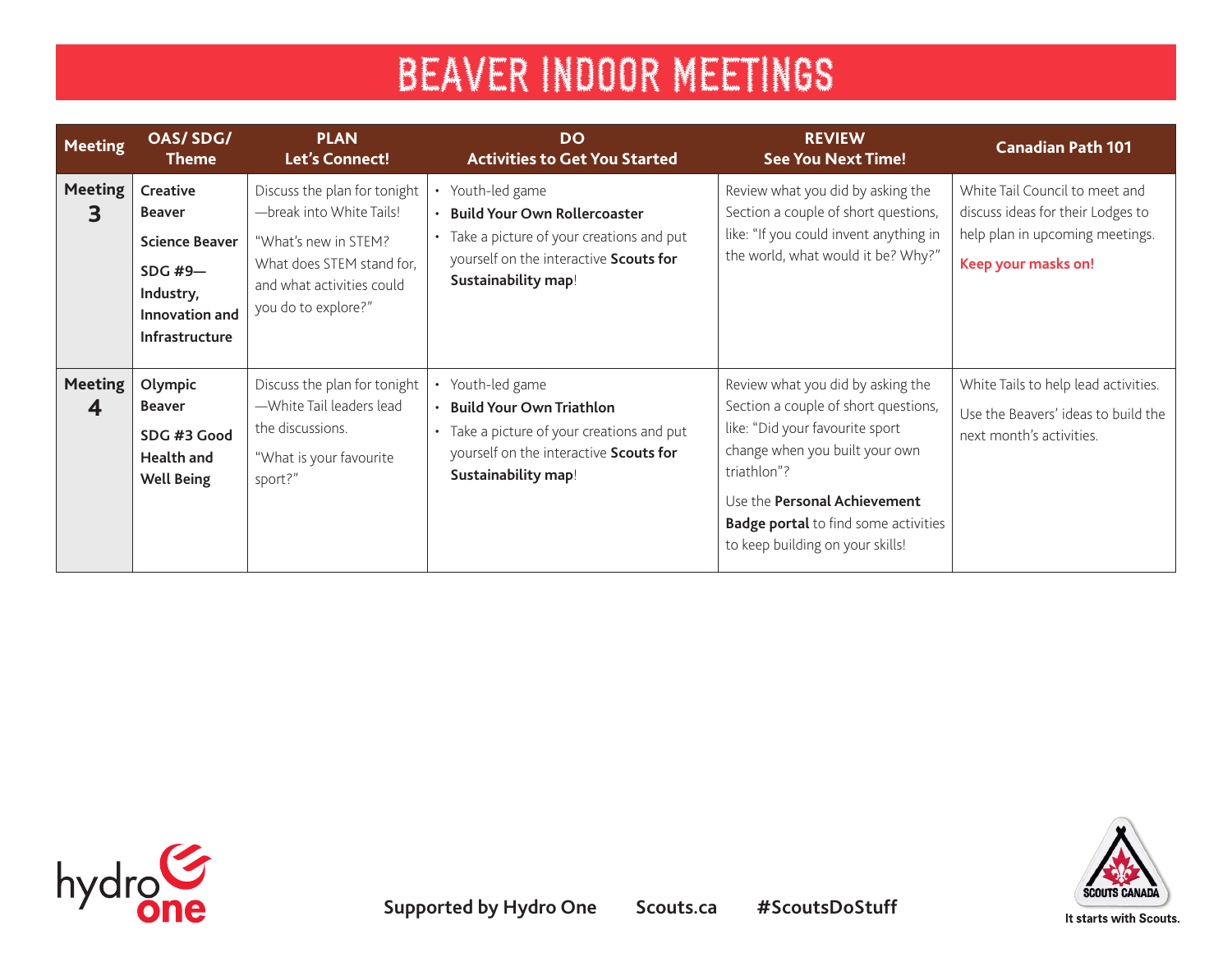### **ALL SECTIONS CAN MEET INDOORS, OUTDOORS OR VIRTUALLY.**

## Things to consider while getting back to indoor meetings and still physically distancing:



**Masks must be worn at all times.** 



**Hand washing must be performed regularly before, during and at the end of the meeting.** 



**Cleaning of the facility must be done at the beginning and the end of the meeting.** 



**Physical distancing of 2 metres must always be maintained by all attendees.** 



**Any individual showing symptoms of COVID-19 may not attend meetings.**





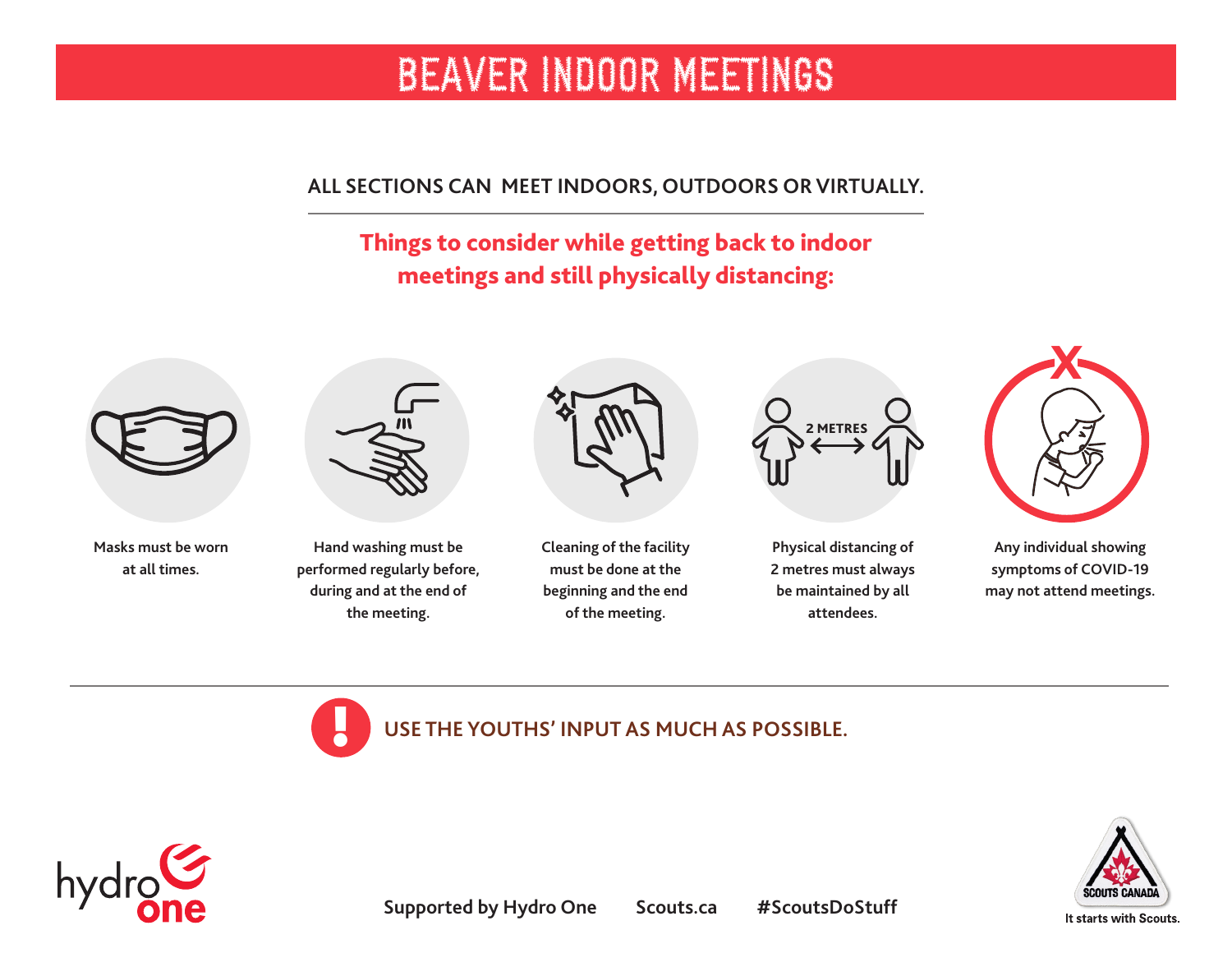### **Meeting with White Tail Council**

After your regular meeting, you should consider running a short meeting with your White Tail Council. Your White Tail Leaders are selected by the Colony and are typically third-year Beaver Scouts (Grade 2). If you only have one or two White Tails, you could consider inviting a couple of responsible younger youth to the meeting.

During the meeting, you can discuss forming Lodges (if your Colony does not already have them), or how they can be used during indoor meetings (if your Colony already uses the Lodge system). White Tails are small teams of six to eight Beavers, of mixed ages and experience levels. Each Lodge should have one or two White Tail Leaders.

• Lodges are a great way to have smaller meetings or adventures, and to allow all Beavers to take a turn speaking and taking a leading role during adventures.

This meeting is also a good time to talk to the White Tails about upcoming meetings—what activities would they like to do? How would they like the meetings to run?

Have the White Tails plan some discussion questions for next week's meeting. If possible, meet in Lodges the following week and have the White Tails lead the discussion and activities. Plan for the following week by having the White Tails select a skill to teach or learn at the next meeting. Each Lodge can learn its own skill, or everyone in the Colony can learn the same skill. Work with the White Tails to brainstorm a list of supplies each person will need so that you can ask the Beavers (and parents) to gather the supplies ahead of your next meeting.

### **Using Lodges**

Lodges are a great way to get the Beaver Scouts engaged in programming! Some Beavers may not be comfortable sharing their voice in a larger group but may be more comfortable sharing in a smaller group—like a Lodge.

Lodges allow for different voices to be heard and for more Beavers to take on leadership roles. Lodges encourage sharing and teamwork and are a key part of Section programming.

Even if you meet as a Colony, meeting in Lodges at the beginning of a Colony meeting (this is easier during in-person meetings), is a great way to start the night. Beavers can use their Lodges to take attendance, gather dues, and get ready for that week's meeting. While Scouting outdoors, Lodges can be a great way of breaking into smaller groups for activities, as well as for gathering feedback.

### **Getting Started**

At the beginning of the year, split the Colony into small groups of eight youth, maximum. There should be a mixture of Kits (brand new Beaver Scouts), Brown Tails (youth ages 5–6 years), Blue Tails (6–7 years) and White Tails (7–8 years). Look at which youth should be put together—two friends might be great together, or they might not. Think about older White Tails—do a couple of them stand out as leaders of the Lodge? The Lodges can be juggled in the first few weeks so that all personalities work smoothly together.

Each Lodge should have a Section Scouter(s) assigned. This Section Scouter(s) should be the main Scouter(s) for that Lodge for the whole year.

The Scouter(s) assigned to the Lodge should get to know their Beavers and build great relationships with the youth and other Lodge Scouters.

### **Picking their Lodge Emblem or Badge**

Each Lodge should choose an animal for their Lodge name. The Scout Shop has these badges available (visit **[ScoutShop.ca](http://ScoutShop.ca)** to purchase). Your Lodge may already have a name from the year before.

#### **Using Patrol Boxes**

Each Lodge should have its own individual Patrol box. It should include but is not limited to:

- Scissors
- Glue

• Pencil sharpener

• Pencils

• Eraser

- Crayons
- 
- Pens

Considering the pandemic, create individual boxes to bring to each meeting with the supplies needed (some brought from home, some supplied by your Section). This helps to minimize shared equipment.

You could even have two different types of Patrol boxes, depending on your activities. One could be per Patrol, with things like a soccer ball, frisbee, etc., while the second could be per person—with things like writing utensils, scissors, knot rope, etc.





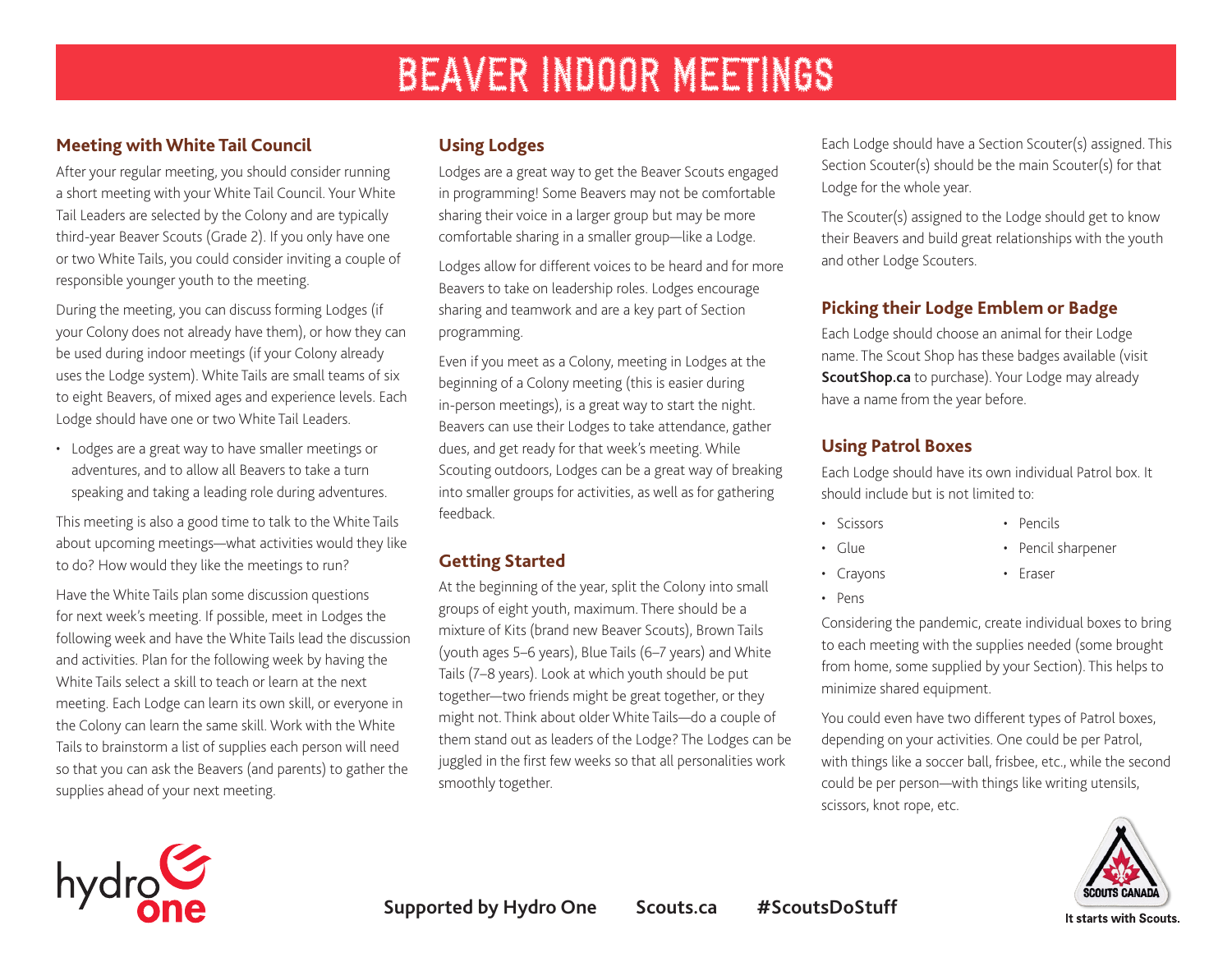#### **How to use the Lodges in a meeting?**

Designate an area of your meeting location or a corner of your room (when Scouting is back indoors) as that Lodge's corner. This location should stay the same every week.

As soon as the Beavers arrive, they should be sent to their Lodge corner. Try to stop them from gathering at the start unless there is a Scouter already running a gathering game. This is a surefire way to have youth not listening and hard to get to settle down.

When the first Beaver arrives from that Lodge, their job is to collect their Lodge's Box. There should be activities inside the box to keep the Beavers busy such as crosswords, colouring pictures, puzzles, individual packs of Legos etc. When the Lodge Patrol Leader arrives, they should collect the dues and are responsible for marking in the due book who has paid. They may have other duties such as checking that the Beavers arrive with all their uniform on etc. (you may hear some Scouters refer it to as Paws (clean hands), Claws (clean nails) and Fur (brushed hair).

Once everyone has arrived, the Beavers should be gathered for Riverbanks and Opening Ceremony.

The Beavers should return to their Lodge corner to do the meeting activity. The Beavers stay in these small groups for everything except games and Opening/Closing Ceremonies.

By using Lodges in this way, the youth remain calm and attentive by being in smaller groups.

#### **Plan, Do, Review**

Plan, Do, Review is a fundamental part of the Canadian Path. It helps to ensure that youth are getting the most out



of every adventure. Having youth be part of the planning process helps them to engage with the activity and ensures that they are passionate and excited about the activity. Reviewing the adventure keeps youth engaged and helps to direct future planning.

Plan, Do, Review doesn't have to be a long or boring process. Getting youth engaged by asking questions is an easy way to start: What would you like to do? What supplies do we need? Reviewing can also be a fun game, whether you throw a ball with questions on it, ask youth to draw out their answers, or have youth act out their favourite and least favourite parts of an adventure.

As part of your meetings, you have already been doing elements of Plan, Do, Review, but giving them names (e.g. "It's time to make our plan for tonight—what will we be doing?" "Let's review tonight's meeting") helps to reinforce the different steps and helps youth to be conscious about each stage.

#### **SAGA Adventures**

Saga Adventures build on a theme from one week to the next, building skills as the youth go.

For example:

#### Space [—What Would an Astronaut Do?](https://www.scouts.ca/scoutinglife/2020/04/what-would-an-astronaut-do/?scrolled=true)

Stargazing  $\rightarrow$  Find the International Space Station (ISS)  $\rightarrow$  Design a Mission Patch  $\rightarrow$  Design a Planet  $\rightarrow$  Making Freeze-Dried Foods  $\rightarrow$  **[Blast Off](https://www.scouts.ca/activity-finder/blast-off.html)** 

#### **Movie Maker**

Write a Script  $\rightarrow$  Watch a Movie  $\rightarrow$  Dissect an old camera  $\rightarrow$  Make a poster or **[tell the world](https://www.scouts.ca/activity-finder/tell-the-world.html)**  $\rightarrow$  Learn Costume Design and Acting Basics à **[Start Making Stop Motion](https://www.scouts.ca/activity-finder/start-making-stop-motion.html)** or Special Effects  $\rightarrow$  Make a Short Film and Record It!

Look at those big adventures and work backwards to ensure that youth build the skills needed to accomplish the adventure at the end.

### **[Scouts for Sustainability](https://www.scouts.ca/programs/scouts-for-sustainability/overview.html)**

Four Sustainable Development Goals have been launched in phase one—Fall 2020—and another four will be launching Spring 2021. These are a great way to make a positive difference! Maybe you want to work on bronze or go straight for gold as you strive for the new Sustainability Badge! Make sure to take photos and upload your activities onto the interactive map and see what others are posting across the country, too!

### **[Personal Achievement Badge Portal](https://www.scouts.ca/programs/canadian-path/personal-achievement-badges/overview.html)**

This is a great resource to help you set out a plan for your Personal Achievement Badges (PAB) and personal progression! Use the quiz to find the best PAB for you. You can even filter by mood, Program Area, or filter alphabetically.

### **Activity Database**

It's so easy to find the perfect activity in the new **[Activity](https://www.scouts.ca/activity-finder)  [Database](https://www.scouts.ca/activity-finder)**! Looking for an outdoor or indoor activity? A quick game? A longer project? Filter to find the best variety of activities!

### **The Great Canadian Adventure**

Explore our amazing country though biodiversity, ecology, and World Heritage sites. Visit the Canadian World Heritage sites virtually, and see what Canada has to offer!



**Supported by Hydro One Scouts.ca #ScoutsDoStuff**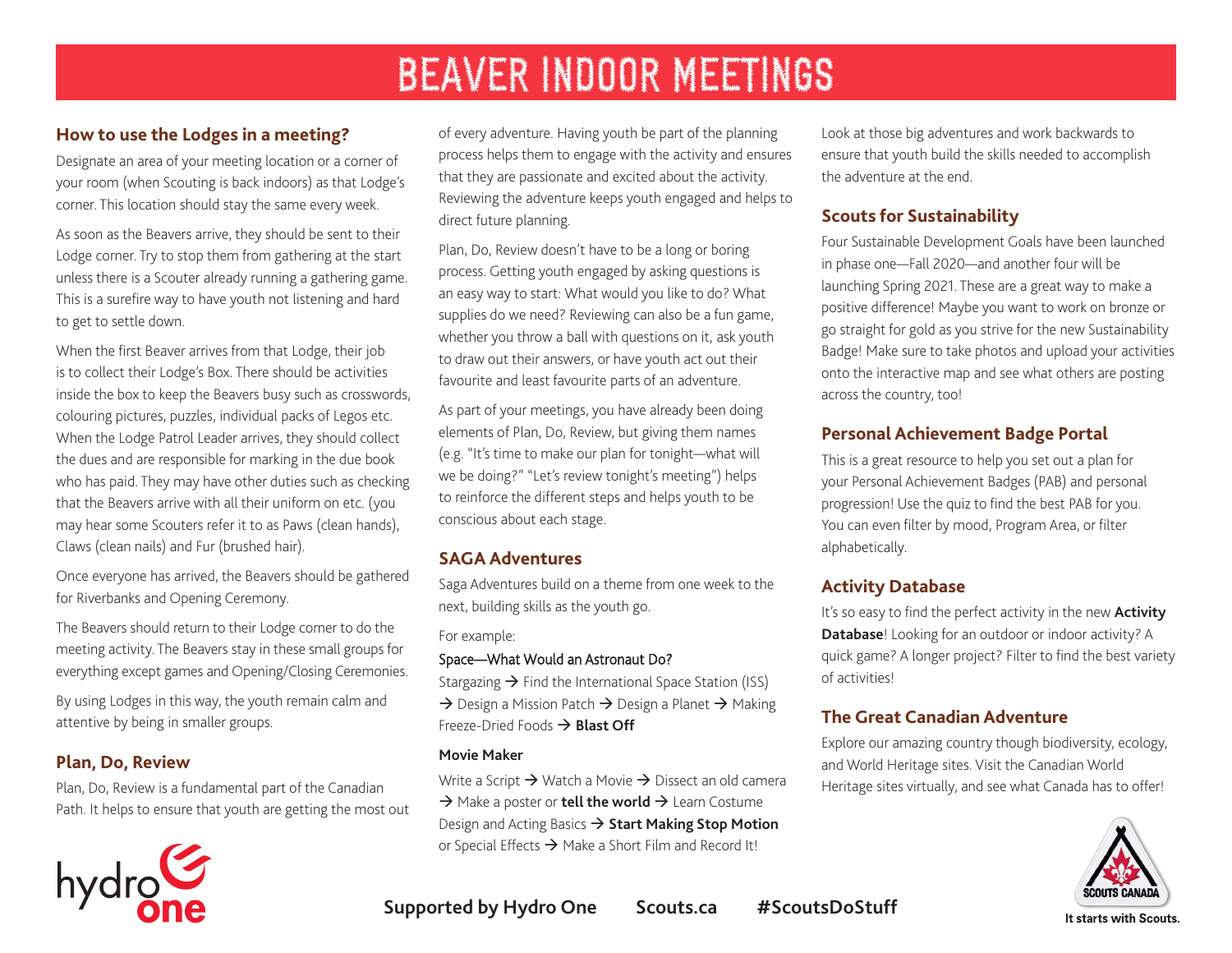#### **Some suggested OAS/SDG/Themes you may want to use**

- SDG #3—Good Health and Well Being
- $\cdot$  SDG #15-life on Land
- SDG #14—Life Below Water
- SDG #-Industry, Innovation and Infrastructure
- STEM
- Winter OAS
- Scout Craft OAS

#### **Some suggested active games**

• **[Good Health and](https://asphaltgreen.org/blog/rep-game-fitness-relay) [Wellbeing Relay](https://asphaltgreen.org/blog/rep-game-fitness-relay)** • **[Show Me Your Moves](https://asphaltgreen.org/blog/rep-game-show-me-your-moves)**

• Scavenger Hunts • **[Name and Motion](https://asphaltgreen.org/blog/rep-game-name-and-motion/)**

- **[Body, eyes, mouth](http://greatcampgames.ca/active-games/body-eyes-mouth/)**
- **[Ducks and Cows](http://greatcampgames.ca/silly-games/ducks-cows/)**
- **[Ghosts](http://greatcampgames.ca/silly-games/ghosts/)** • **[Copycat](http://greatcampgames.ca/silly-games/copy-cat/)**
- **[Mission Impossible](http://greatcampgames.ca/special-games/mission-impossible/)**
- **[Paper Plane Contest](http://greatcampgames.ca/craft-games/paper-airplane-contest/)** • Foot Golf
- **[Giant Hopscotch](http://greatcampgames.ca/craft-games/giant-hopscotch/)**
- **[Giant Board Game](http://greatcampgames.ca/special-games/giant-board-game/)**

#### **Some suggested questions to ask for discussion time**

- What do you know now that you did not know before?
- How did you feel before, during and after this experience?
- How did your White Tail manage this project?
- What problems did you encounter, and how did you solve these problems?
- What else can you do to improve the activity?

### **Some suggested gathering games**

- **[Extreme Four Corners](http://greatcampgames.ca/wall-to-wall-games/extreme-4-corners/)**
- **[Compass](http://greatcampgames.ca/wall-to-wall-games/compass/)**
- **[Red Light, Green Light](http://greatcampgames.ca/active-games/red-light-green-light/)**
- **[Scream-a-thon](http://greatcampgames.ca/active-games/scream-thon/)**
- **[Circle Pass](http://greatcampgames.ca/active-games/circle-pass/)**
- **[Graveyard](http://greatcampgames.ca/active-games/graveyard/)**
- **[Ducks in Pond](http://greatcampgames.ca/active-games/ducks-in-pond/)**
- **[All My Neighbours](https://www.asphaltgreen.org/blog/rep-game-of-the-month-all-my-neighbors)**

### **Some suggested quiet games**

- **[Owl Club](http://greatcampgames.ca/tricky-games/owl-club/)**
- **[Two Truths and a Lie](http://greatcampgames.ca/circle-games/two-truths-lie/) [Storytellers](https://asphaltgreen.org/blog/rep-game-storytellers/)**
- **[Sausage](http://greatcampgames.ca/silly-games/sausage/)**
- **[Pterodactyl](http://greatcampgames.ca/silly-games/pterodactyl/)**
- Never Tell a Secret • **[Whoosh](https://asphaltgreen.org/blog/rep-game-whoosh/)**
- **[Alien, Tiger, Cow](https://asphaltgreen.org/blog/rep-game-alien-tiger-cow/)**
- Squirt





• Charades

• Count Up • **[High, Low, Yo](https://asphaltgreen.org/blog/rep-game-ah-so-co)**